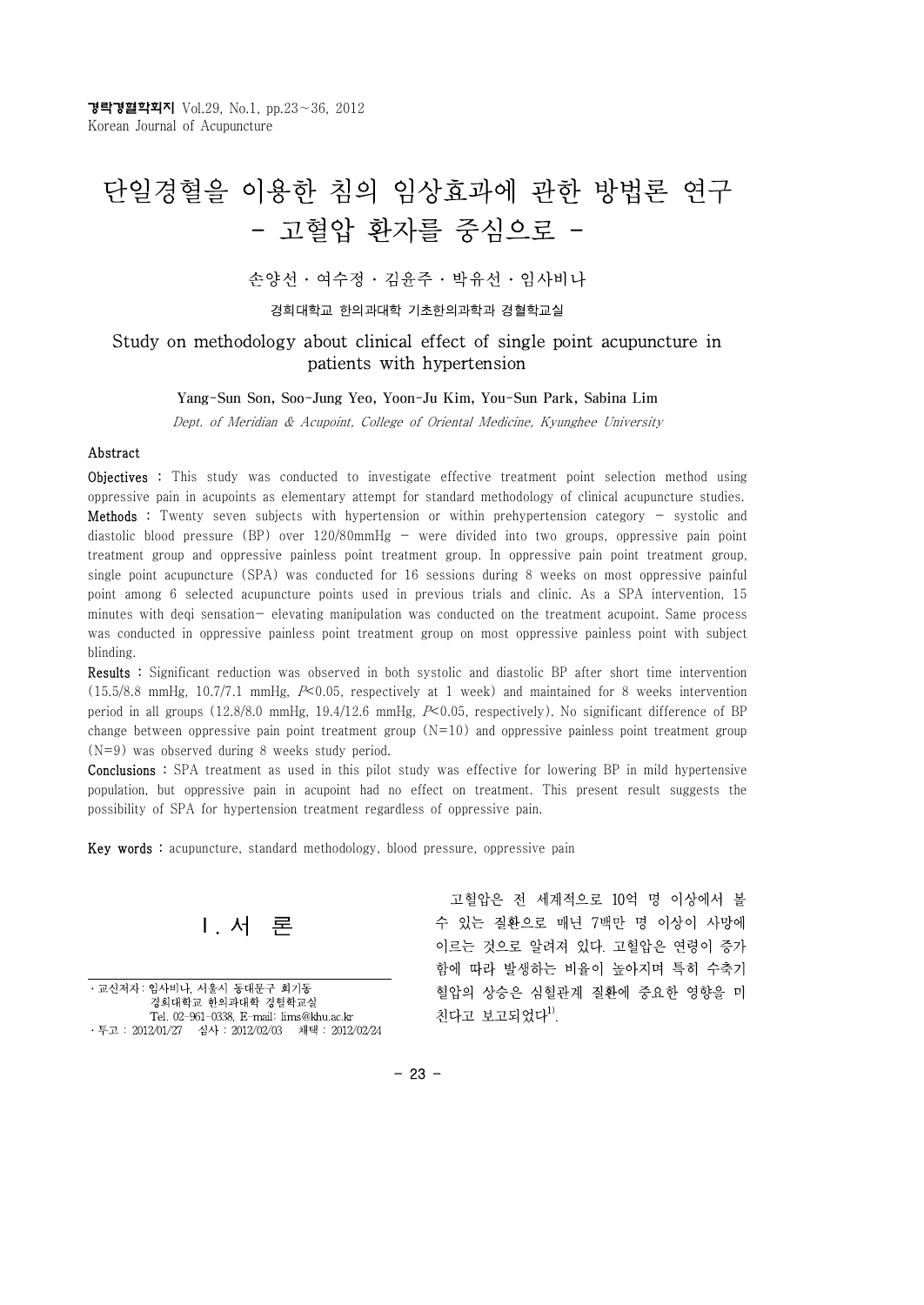고혈압 치료의 목적은 혈압 강하를 통해 중풍과 심혈관계 질환 등의 발병과 악화를 예방하고 사망 률을 낮추는데 있으며 임상적으로도 여러 가지 치 료 방법을 통해 혈압 강하의 효과가 입증되고 있 다<sup>2)</sup>. 고혈압의 치료를 위한 일반적인 방법으로는 · 과에 대한 연 생활개선요법과 약물요법이 있다. 생활개선요법에 는 운동, 체중 조절, 식습관 관리 등이 있으며, 약 물요법에는 이뇨제, 교감신경 억제제, 말초혈관 확 장제, 칼슘통로 차단제 등이 있다<sup>3)</sup>. 그러나 기존의 치료법들은 다양한 부작용, 과다한 비용 지출, 지 속적인 복용과 생활습관 관리의 어려움 등 여러 문제로 인해 새로운 치료법이 요구되고 있는 실정 이다 $4^9$ .

한의학은 질환 중심으로 보는 서양의학과는 달 리 증상 중심으로 인체의 질병을 관찰하여 변증하 고 치료법을 결정한다. 그러므로 똑같은 질환이라 도 환자의 체질과 증상에 따라 다양한 병리기전을 가질 수 있고 치료법 역시 달라질 수밖에 없다. 특 히, 고혈압은 인체의 전신질환으로서 한의학적으로 는 음양과 기혈의 부조화로 인한 증상 중 하나이 다. 따라서 한의학적 이론을 토대로 침, 뜸, 한약 등을 적절하게 이용하여 전신적인 음양과 기혈의 조화를 도모하면 자연스럽게 혈압이 조절됨을 기 대할 수 있다 $^{5}$ .

그 동안 침술을 이용한 고혈압의 치료에 대한 다양한 임상연구들이 진행되어 왔다 $^{6-8}$ . 그러나 이 연구들은 침술의 효과에 대해 상반된 결과들을 보 고하고 있는데 이는 침술의 진단과 치료상의 특성 으로 인해 제한된 연구방법론으로 말미암아 야기 된 문제점이라 할 수 있다 $^{9,100}$ . 현재까지 진행된 침 술 임상연구의 문제점 중 하나는 표준화된 진단과 치료법의 부재로 침술 임상연구방법론의 표준화는 향후 발전적인 침술 연구를 위해 필수불가결한 요 소라 할 수 있다. 침술 임상연구방법을 표준화하기 위해서는 진단의 표준화, 선혈의 표준화, 자침의 표준화 등이 필요하다.

최근까지 복수의 경혈을 자극하여 치료하는 기

존의 일반적인 방법과 달리 단일경혈을 이용한 침 술의 다양한 질환에 대한 치료효과를 평가하는 임 상시험들이 진행되어 왔다11-13). 그러나 아직까지 고혈압 또는 혈압강하에 관한 단일경혈침술의 효 과에 대한 연구는 발표되지 않았다. 본 연구에서는 침술 임상연구방법론의 표준화 중 진단과 선혈의 표준화를 위한 기초임상연구로서, 단일경혈의 혈압 강하 효과를 검증하고 환자의 압통이 객관적이고 직관적인 진단 및 선혈에 유용한지를 평가하고자 고혈압 환자 및 고혈압전단계 환자를 대상으로 임 상연구를 시행하여 유의한 결과를 얻었기에 보고 하고자 한다.

### Ⅱ. 연구방법

#### 1. 연구대상

이 연구는 2003년 발표된 JNC VII 기준으로 고 혈압과 고혈압전단계에 해당하는 피험자를 대상으 로 진행되었다14). 피험자는 2007년 4월 1일부터 2007년 4월 30일까지 일간지 등에 게재한 모집공고 를 통해 모집되었고 자원자에 한하여 전화상담과 예비검사를 통해 피험자 자격에 적합한지의 여부 를 확인한 후 본 실험에 참여하도록 하였다. 피험 자의 선정기준은 만 18-65세의 성인 남녀, JNC VII 기준으로 본태성 고혈압 환자 및 고혈압전단 계 환자(수축기 혈압 120-179 mmHg, 확장기 혈압 80-109 mmHg), 최근 3개월 이내에 항고혈압제를 복용한 과거력이 없거나, 복용한 경우 최근 3개월 동안 처방의 변화가 없는 환자 등이다(Table 1).

피험자의 제외기준은 이차성 고혈압(secondary hypertension) 환자, 당뇨병(fasting blood glucose ≥ 126 mg/dl) 환자, 심각한 통증을 수반한 만성 질환자, 임산부, 수유부, 심장질환자, 금속 알러지 반응자, 출혈성 환자 등 침 치료가 적합하지 않은 사람, 최근 1개월 이내에 침 치료를 받았거나 체중 조절 프로그램에 참여한 사람 등이다(Table 1). 본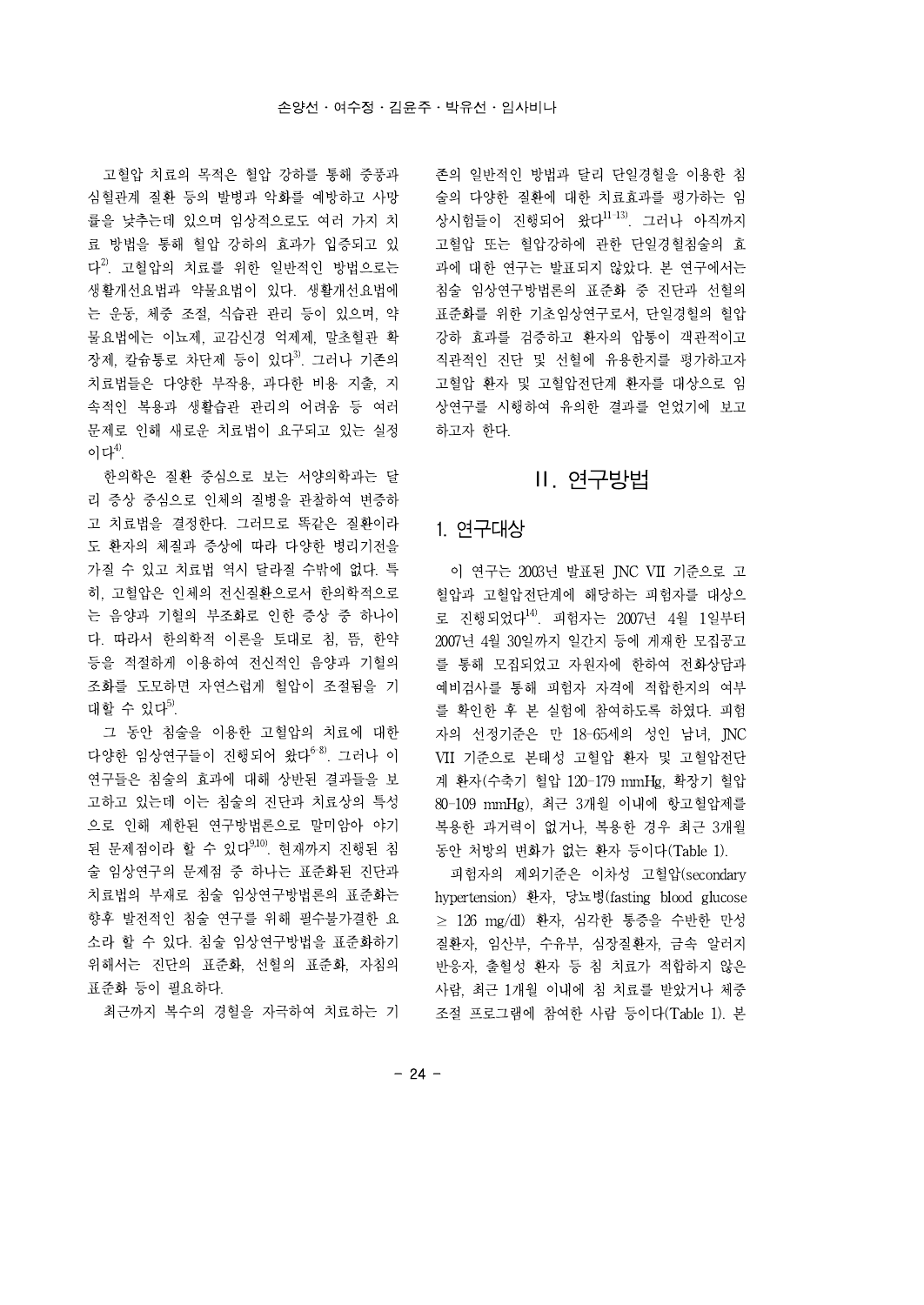연구에서 설정한 혈압의 범위는 JNC VII 기준으 로 고혈압전단계를 포함하여 그 이상으로 하였고 다만 사고의 위험을 감안하여 JNC VI 기준으로 고혈압 3단계는 넘지 않도록 하였다14,15). 이 연구는 임상연구 윤리위원회의 승인을 받았으며 연구에 참여한 모든 피험자는 연구에 대한 동의서를 작성 하였다.

피험자 선정기준에 따라 적합한 피험자로 판정 된 자원자는 압통점치료군과 비압통점치료군에 무 작위 배정되었다. 무작위 배정은 시술자와 평가자 가 아닌 제3자에 의해 SPSS18.0(SPSS Inc., USA) 에서 발생시킨 난수표를 이용하여 시행되었다. 피 험자는 연구목적과 각 치료군에 대한 충분한 설명 을 듣고 임상시험 동의서에 서명하였다. 또한, 각 피험자가 어떤 치료군에 배정되었는지 알 수 없도 록 피험자와 평가자에게 각각 맹검법을 적용하였 다. 침술의 특성상 시술자 맹검 대신에 평가자 맹 검을 시행하였다16).

모든 피험자는 예비검사일을 포함하여 총 17회 방문하도록 하였다. 예비검사일에는 기초자료를 조 사하였고 이후 치료 1일째 혈압을 측정하여 예비 검사일의 혈압과 치료 1일째의 혈압이 모두 적합

한 범위에 해당될 경우 실험을 계속 진행하였다. 예비검사일과 치료 1일째의 간격은 최소 2일 이상 으로 하였다.

연구 도중 중기탈락기준에 해당하는 경우 해당 피험자에 대한 실험을 중단하였고 발생한 모든 부 작용 또는 사유를 기록하였다. 중기탈락기준은 경 과 평가를 위한 검사와 침 치료에 연속 2회 이상, 총 3회 이상 불참한 경우, 중도에 침 치료를 거부 한 자, 해당 치료 시 심한 부작용 발생 등으로 치 료 효능 평가에 지장을 초래한 경우, 연구기간 동 안 다른 부가적인 처치(약물복용 등)을 받거나 현 임상연구 기관 외의 다른 곳에서 고혈압에 대해 침 치료를 받은 경우 등이다.

모집공고 후 68명이 전화문의를 하였고 연구기 준에 의해 최종적으로 27명이 선발되어 임상연구에 참여하였다. 최종 선발된 27명의 피험자 중 압통점 치료군에 14명, 비압통점치료군에 13명이 배정되었 고 그 중 압통점치료군에서 4명, 비압통점치료군에 서 4명이 탈락하여 총 19명이 연구를 완료하였다. 연구 도중 탈락한 8명 모두 개인적인 사정에 의해 연구에 지속적으로 참여하지 못하였다(Fig. 1).

#### **Table 1. Eligibility criteria**

| Inclusion crieteria                                                                                |
|----------------------------------------------------------------------------------------------------|
| 1. Male or female aged between 18 and 65 years old.                                                |
| 2. Person with a blood pressure (BP) within or higher than the prehypertension category of the The |
| report of the Joint National Committee on Prevention, Detection, Evaluation, and Treatment of High |
| Blood Pressure (JNC) VII. (Systolic BP of 120-179 mmHg, Diastolic BP of 80-109 mmHg)               |
|                                                                                                    |

- 3. No previous treatment with antihypertensive drug within recent 3 months or treatment without changes of prescription within recent 3 months.
- 4. Signed on the agreement of clinical study guides.

|  | Exclusion crieteria |
|--|---------------------|

1. Patient with secondary hypertension

- 2. Patient with diabetes (fasting blood glucose  $\geq 126$  mg/dl)
- 3. Patient of chronic disease with severe pain.

4. Pregnancy, nursing, heart disease, metal allergy or bleeding disease.

5. Previous treatment with acupuncture or weight control program within recent 1 month.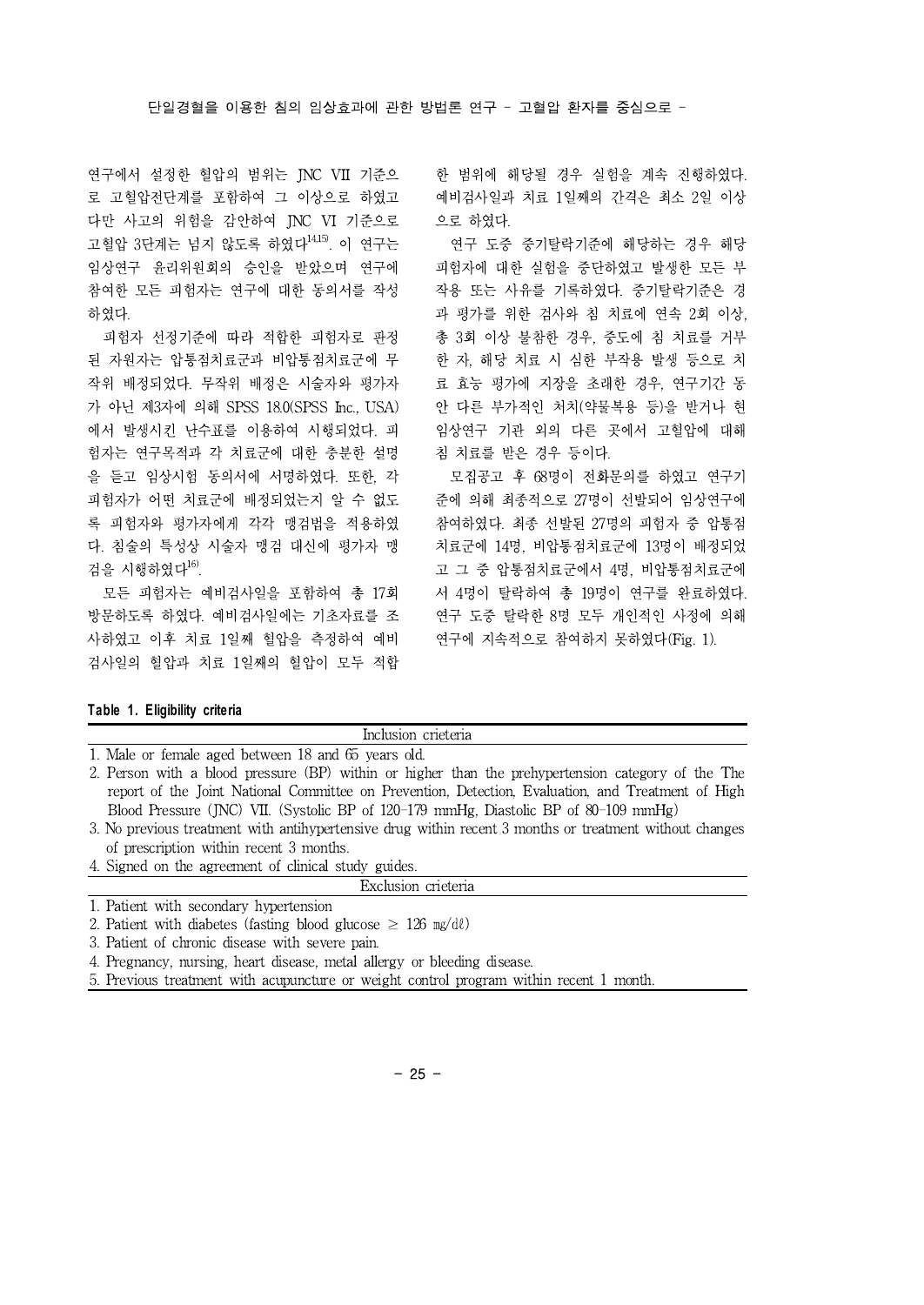

**Fig. 1. Participant flowchart.**

### 2. 치료방법

진단과 치료에 사용된 경혈은 기존의 고혈압에 대한 침 임상연구에서 가장 많이 이용된 경혈들[태 충(太衝, LR3), 곡지(曲池, LI11), 족삼리(足三里, ST36), 풍지(風池, GB20), 삼음교(三陰交, SP6), 합곡(合谷, LI4)]을 선택했다<sup>17)</sup>. 시술자는 좌우 12 개에 해당하는 경혈 부위의 일정한 면적(직경 1 cm의 원)에 Push-pull Gauge (FGN-5B, SHIMPO, Japan)를 이용하여 일정한 시간(1초) 동안 일정한 압력(5 ㎏f/㎠)을 가한 후 환자가 느끼는 압통의 강 도를 visual analogue scale을 이용하여 측정하였다.

압통점치료군은 진단에 사용된 좌우 12개의 경 혈 중 피험자가 압통을 가장 강하게 느끼는 경혈 한 군데에 자침을 하였다. 자침은 해당경혈에 스테 인레스 침(0.25×30 mm, SEARA Medical, Korea) 을 자입하고 15초간 좌우 염전한 후 15분간 유침하 였다. 자침의 지속적인 효과를 위해 자침 후 5분과 10분에 15초간 좌우 염전하였다. 자침 후 15분에 좌우염전 없이 발침하였다.

비압통점치료군은 진단에 사용된 좌우 12개의 경혈 중 피험자가 압통을 가장 약하게 느끼는 경 혈 한 군데에 자침을 하였다. 자침법과 유침시간은 압통점치료군과 동일하게 하였다.

치료는 주 2회 8주간 총 16회 진행되었고 각 치 료일간의 간격은 최소 2-3일 이상으로 하였다.

#### 3. 측정

예비검사를 통해 모든 피험자에 대한 기초자료 를 조사하였다. 기초자료에는 기본적인 인적사항 외에 신장, 체중, 허리둘레, 체질량지수, 흡연력, 음 주력, 소금섭취도, 과거력, 가족력, 항고혈압제의 복 용여부와 복용기간 등이 포함되어 있다(Table 2). 사상체질 검사를 위해 사상체질진단 프로그램 (Questionnaire for Sasang Constitution Classification II, QSCC II)를 이용하여 측정하였다.18) 사상체질 검사는 치료 4주째에 시행하였고 실험의 객관적인 진행을 위해 결과는 모든 실험 일정이 끝난 후 피 험자에게 통보하였다. 또한, 환자가 느끼는 감각의 정도를 조사하기 위해 일반감각 인지설문을 통해 치료군 간의 일반감각 인지 지수의 차이를 비교하 였다 $19$ .

혈압은 5분 이상 침상안정을 취한 후 전자혈압 계(HEM-907, OMRON, Japan)를 이용하여 한쪽 팔에서 측정하였고 최소 2분 간격으로 3회 측정하 였다. 혈압측정은 모든 방문 시마다 치료 전후로 3 회씩 총 6회 측정하고 그 평균값을 기록하였다.

삶의 질의 변화를 관찰하기 위해 예비검사일과 마 지막 치료일(치료 8주째)에 삶의 질 검사(The Short Form (36) Health Survey, SF-36)와 우울증 검사 (Beck Depression Inventory, BDI)를 시행하였다.

전체 연구과정에서 발생할 수 있는 부작용을 관 찰하기 위해 시술자와 평가자를 제외한 제 3자가 매 방문시마다 치료를 마친 후 피험자에게 부작용 발생 여부에 대해 질문하고 이상반응보고서를 기 록하는 시간을 가졌다.

### 4. 분석

통계분석은 전체 피험자 및 압통점치료군과 비 압통점치료군의 치료 후 혈압의 변화와 삶의 질 지수의 변화, 압통점치료군과 비압통점치료군간의 혈압변화량과 삶의 질 지수의 변화량의 비교를 SPSS 18.0(SPSS Inc., USA)을 이용하여 분석하였 다. 표본수가 적고 표준분포가 아니기 때문에 모수 통계법이 부적합하므로 비모수 통계법을 이용하였다.

- 26 -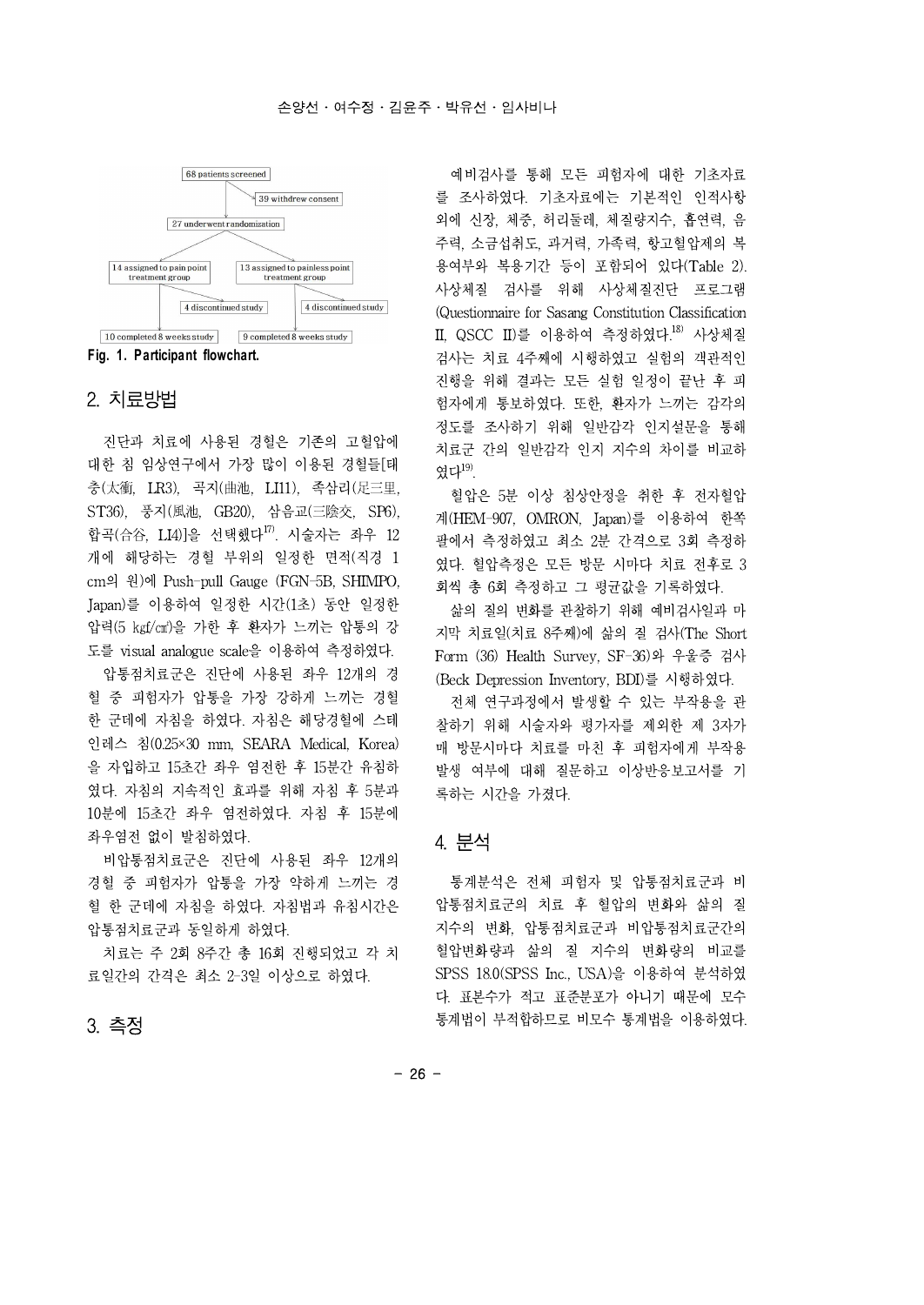#### 단일경혈을 이용한 침의 임상효과에 관한 방법론 연구 -고혈압 환자를 중심으로 -

각 치료군의 치료 전후 비교를 위해서는 Wilcoxon test와 McNemar-Bowker test를 사용하였고, 각 치 료군간의 변화량 비교를 위해서는 Mann-Whitney U test를 사용하였다.

Ⅲ. 결 과

1. 전체 피험자의 일반적 특성 및 최초

측정치

임상 연구에 참여한 27명 중 무작위 배정에 의 해 나누어진 압통점치료군은 14명이었으며, 비압통 점치료군은 13명이었다. 압통점치료군과 비압통점 치료군의 일반적 특성과 최초 측정치에 대한 독립 성을 검증한 결과 두 치료군이 동질적인 것으로 나타나 이 연구의 무작위 배정이 양호한 것으로 나타났다(Table 2).

#### **Table 2. Comparison of the baseline characteristics between oppressive pain point treatment group and oppressive painless point treatment group**

|                     | Baseline characteristics                                                               | oppressive<br>pain point<br>treatment group<br>$(N=14)$ | oppressive<br>painless point<br>treatment group<br>$(N=13)$ | $P$ value |
|---------------------|----------------------------------------------------------------------------------------|---------------------------------------------------------|-------------------------------------------------------------|-----------|
|                     | Age(years)                                                                             | 56.6 (44, 67)                                           | 55.1(41, 65)                                                |           |
|                     | Gender(n, male/female)                                                                 | 3/11                                                    | 8/5                                                         |           |
|                     | Height(centimeter)                                                                     | 157.9 (146, 165)                                        | 165.6 (150, 180)                                            |           |
| Subject             | Weight(kilogram)                                                                       | 65.6 (52, 84)                                           | 68.1 (55, 99)                                               |           |
|                     | Body mass index                                                                        | 26.3 (21.1, 32)                                         | $24.7$ $(22.7, 30.6)$                                       |           |
|                     | Waist(inch)                                                                            | 33.0 (27.0, 41.5)                                       | 33.5 (28.0, 41.2)                                           |           |
|                     | Sasang constitution by constitutional theory<br>(n, Soyang, Taeeum, Soeum, indefinite) | 2, 6, 2, 4                                              | 6, 1, 2, 4                                                  |           |
|                     | Smoking(pack/day)                                                                      | 0(0, 0)                                                 | 0.19(0, 1.5)                                                |           |
|                     | Smoker, n                                                                              | $\theta$                                                | 2                                                           |           |
| Lifestyle           | Alcohol(drinks/week)                                                                   | 0.14(0, 1)                                              | 1.96(0, 7)                                                  |           |
|                     | Alcohol drinker, n                                                                     | $\overline{2}$                                          | 7                                                           | NS        |
|                     | Salt preference index $(1-5)$                                                          | 2.86                                                    | 3.31                                                        |           |
| <b>Blood</b>        | Systeming()                                                                            | 138.4 (122.5, 177.1)                                    | 138.3 (120.2, 154.7)                                        |           |
| pressure            | Diastolic(mmHg)                                                                        | (73.2, 102.4)<br>84.2                                   | 87.5 (74.1, 96.9)                                           |           |
|                     | Duration(years)                                                                        | 5.8(1, 10)                                              | 4.2(1, 13)                                                  |           |
| History of          | On medication, n                                                                       | 13                                                      | 12                                                          |           |
| hypertention        | On medication (years)                                                                  | 4.1(1, 10)                                              | 3.7(1, 13)                                                  |           |
|                     | Family history, n                                                                      | 9                                                       | 8                                                           |           |
| SF-36 index         |                                                                                        | 65.4 (53.6, 84.9)                                       | 68.1 (37.2, 94.0)                                           |           |
| <b>BDI</b> index    |                                                                                        | 9.7(1, 41)                                              | 9.2(0, 30)                                                  |           |
| General sence index |                                                                                        | $4.6$ $(3.3, 5.9)$                                      | $4.3$ $(2.6, 5.6)$                                          |           |

An independent sample t-test and chi-square analysis were used to examine differences between two groups. NS : No significant difference was observed between oppressive pain point treatment group and oppressive painless point treatment group.

SF-36 : The Short Form (36) Health Survey

BDI : Beck Depression Inventory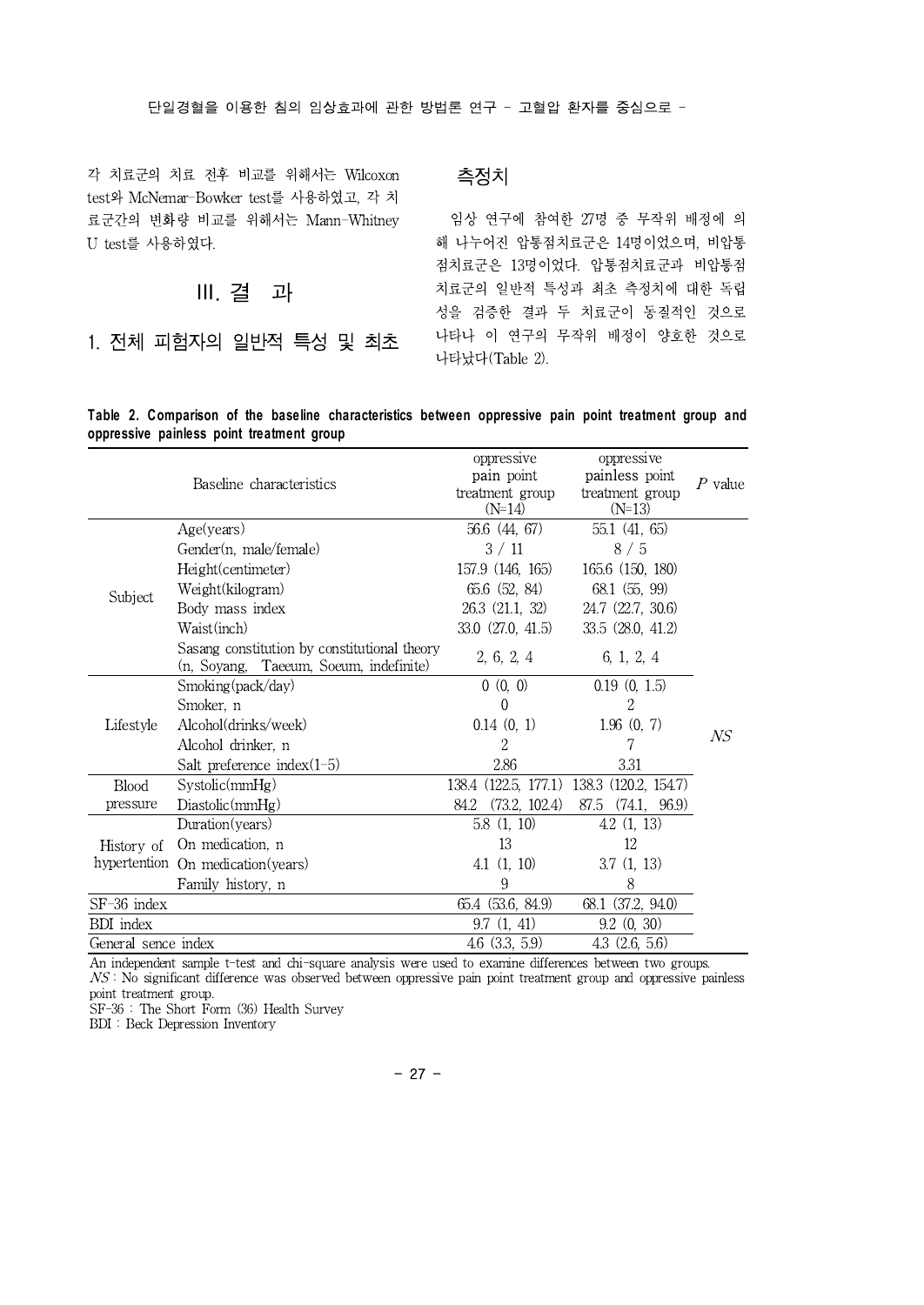### 2. 전체 피험자의 치료 후 혈압의 변화

전체 피험자의 평균혈압은 치료 1주째부터 통계 적으로 유의성 있게 감소하였고, 치료 8주째까지 혈압의 유의한 감소를 유지하였다(Table 3).

**Table 3. Temporal changes in blood pressure during 8 weeks study period**

|                        | Blood            | Compared         |
|------------------------|------------------|------------------|
| Measurement            | pressure         | with             |
|                        | $(N=19)$         | baseline         |
| At baseline            | $138.2 \pm 14.7$ |                  |
| Systolic After 1 week  | $125.0 \pm 17.2$ | $-13.2+8.5*$     |
| (mmHg) After 4 weeks   | 120.6±11.3       | $-17.6+9.9*$     |
| After 8 weeks          | 122.3±14.9       | $-15.9 \pm 7.4*$ |
| At baseline            | $85.6 \pm 8.9$   |                  |
| Diastolic After 1 week | $77.6 \pm 10.7$  | $-8.0 \pm 5.1*$  |
| (mmHg) After 4 weeks   | $75.1 \pm 7.8$   | $-10.5 \pm 5.7*$ |
| After 8 weeks          | $75.4 \pm 8.6$   | $-10.1 \pm 5.1*$ |

Values are presented as Mean±SD

 $*P<0.05$  by Wilcoxon test vs. baseline

# 3. 전체 피험자의 치료 후 혈압 단계의 변화

전체 피험자의 평균혈압을 치료전후 측정하고 비교한 결과 유의성 있는 혈압단계의 변화를 나타 냈다(Table 4). 치료 전 고혈압단계에 해당하는 피 험자 8명 중, 치료종료 후 고혈압단계에 해당하는 피험자는 2명(25%), 고혈압전단계에 해당하는 피 험자는 4명(50%), 정상혈압단계에 해당하는 피험 자는 2명(25%)이었으며, 치료 전 고혈압전단계에 해당하는 피험자 11명 중, 치료종료 후 고혈압전단 계에 해당하는 피험자는 4명(36%), 정상혈압단계 에 해당하는 피험자는 7명(64%)이었다. 총 19명의 피험자 중 13명(68%)이 한 단계 이상 혈압이 강하 되었고, 그 중 2명(11%)은 두 단계 혈압이 강하되 었다.

#### **Table 4. Before-and-After changes of blood pressure (BP) category**

| BP category<br>(systolic/diastolic, mmHg) | Baseline     | $Post-$<br>treatment* |
|-------------------------------------------|--------------|-----------------------|
| Hypertension(above 140/90)                | 8(42%)       | 2(11%)                |
| Prehypertension(120-139/80-89) 11(58%)    |              | 8(42%)                |
| Normal(under 119/79)                      | None $(0\%)$ | 9(47%)                |

 $*P=0.005$  by McNemar-Bowker test vs. Baseline Data are number of patients (%) BP category from JNC VII

Post-treatment means after 16 acupuncture interventions of 8 weeks

# 4. 치료군별 피험자의 치료 후 혈압의 변화

두 치료군 모두 각각 치료 전에 비해 치료 1주 째와 치료 4주째 그리고 치료 8주째 수축기혈압과 확장기혈압이 통계적으로 유의성있게 감소하였다 (Table 5).

**Table 5. Temporal changes of blood pressure of oppressive pain point treatment group and oppressive painless point treatment group**

| Blood    | Measurement treatment                  | oppressive<br>pain point | oppressive<br>painless<br>point |
|----------|----------------------------------------|--------------------------|---------------------------------|
| pressure |                                        | group<br>$(N=10)$        | treatment<br>group $(N=9)$      |
|          | At baseline $137.2 \pm 17.2$           |                          | $139.4 \pm 12.1$                |
|          | Systolic After 1 week $121.7\pm18.7*$  |                          | $128.6\pm15.6*$                 |
|          | (mmHg) After 4 weeks $120.5 \pm 12.1*$ |                          | $120.8 \pm 11.1*$               |
|          | After 8 weeks $124.4\pm16.9*$          |                          | $119.9 \pm 12.9*$               |
|          | At baseline                            | 83.5±90                  | 87.9±8.6                        |
|          | Diastolic After 1 week $74.7\pm11.0*$  |                          | $80.8 \pm 10.0*$                |
|          | (mmHg) After 4 weeks $73.8\pm7.5*$     |                          | 76.5±8.3*                       |
|          | After 8 weeks $75.6\pm10.1*$           |                          | $75.3 \pm 7.2*$                 |

Values are presented as Mean±SD

 $*P<0.05$  by Wilcoxon test vs. baseline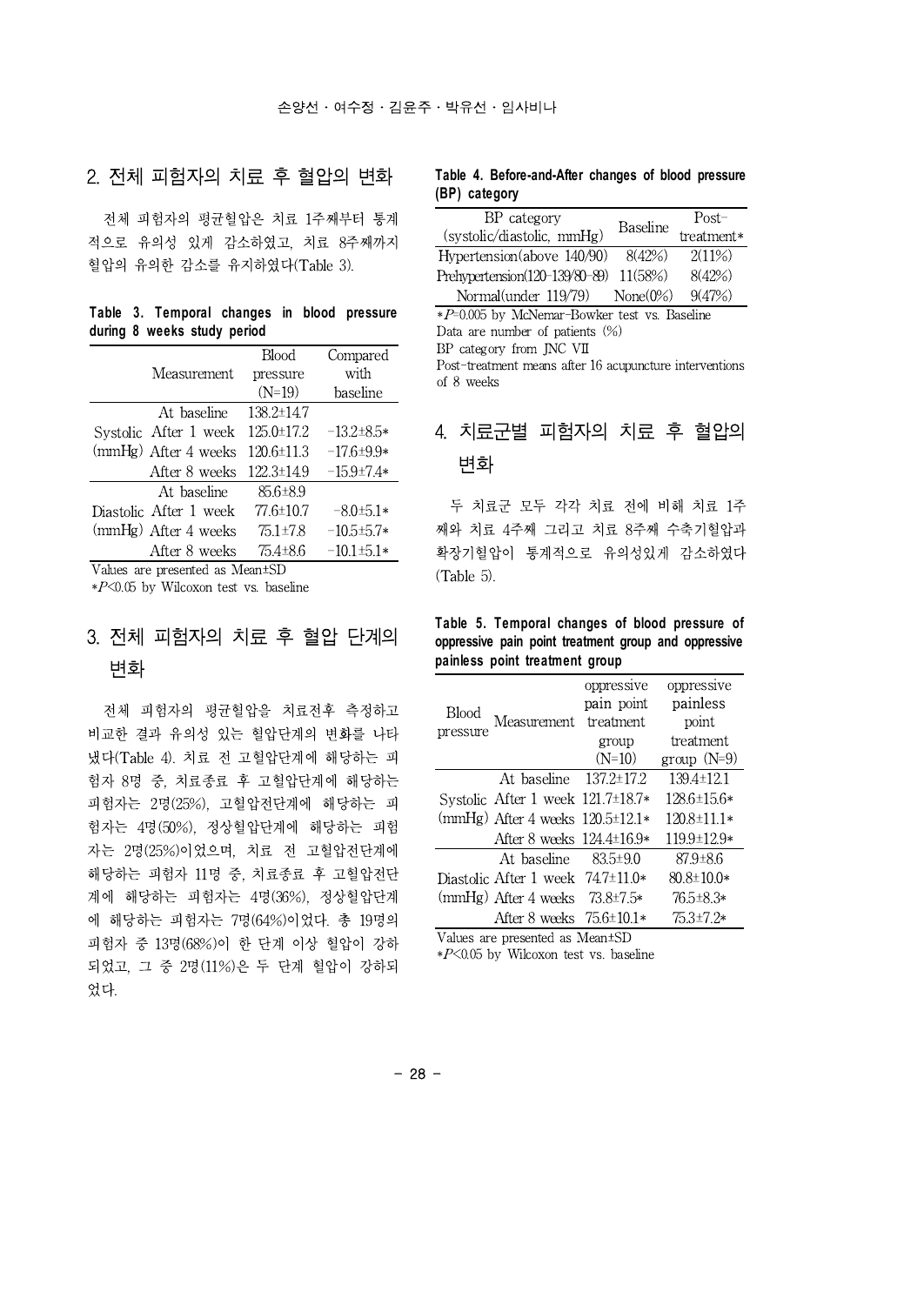### 5. 치료군간 피험자의 혈압변화량의 비교

료 1주째부터 치료 4주째, 치료 8주째 모두 유의성 있는 차이가 없었다(Table 6).

치료 후 치료군간 혈압변화량을 비교한 결과 치

|                                                               |  |  | Table 6. Comparison of the temporal changes of blood pressure between oppressive pain point |  |  |  |
|---------------------------------------------------------------|--|--|---------------------------------------------------------------------------------------------|--|--|--|
| treatment group and oppressive painless point treatment group |  |  |                                                                                             |  |  |  |

| Blood pressure<br>(mmHg) | <b>Measurements</b><br>compared | Changes in<br>oppressive pain point<br>treatment group $(N=10)$ | Changes in<br>oppressive <b>painless</b> point $P$ value<br>treatment group $(N=9)$ |       |
|--------------------------|---------------------------------|-----------------------------------------------------------------|-------------------------------------------------------------------------------------|-------|
|                          | Baseline to 1 week              | $-15.5+5.1$                                                     | $-10.7 \pm 10.9$                                                                    | 0.165 |
| <i>Systolic</i>          | Baseline to 4 weeks             | $-16.7 \pm 11.1$                                                | $-18.6+9.0$                                                                         | 0.327 |
|                          | Baseline to 8 weeks             | $-12.8{\pm}4.0$                                                 | $-19.4\pm8.9$                                                                       | 0.086 |
|                          | Baseline to 1 week              | $-8.8\pm3.2$                                                    | $-7.1\pm 6.8$                                                                       | 0.253 |
| Diastolic                | Baseline to 4 weeks             | $-9.7\pm5.6$                                                    | $-11.4\pm 6.0$                                                                      | 0.165 |
|                          | Baseline to 8 weeks             | $-8.0\pm3.0$                                                    | $-12.6+6.1$                                                                         | 0.067 |

Values are presented as Mean±SD

P value by Mann-Whitney U test

# 6. 치료군별 피험자의 치료 후 삶의 질 지수의 변화

치료군별 치료에 따른 SF-36 지수와 BDI 지수 를 관찰한 결과 통계적으로 유의성 있는 변화는 없었다.

## 7. 치료군간 피험자의 삶의 질 지수의 변화량의 비교

치료군간 치료에 따른 SF-36 지수와 BDI 지수 를 관찰한 결과 통계적으로 유의성 있는 차이는 없었다.

### Ⅳ. 고 찰

고혈압은 현대인에게 있어서 대표적인 만성 성 인병의 원인이며 이를 조절하고 치료하기 위해 다 양한 의학적 방법들이 시도되고 있다. 본 연구에서 는 침 임상효과 방법론 연구의 일환으로 실제 임 상에서 고혈압 치료에 응용되고 있는 침술의 효과 를 체계적으로 평가하고 연구하기 위해 압통을 이 용한 선혈과 단일 경혈에 대한 침술 시행의 방법 을 사용하여 침술의 혈압강하 효과를 측정하였다.

기존의 침술임상연구들은 침술의 특성으로 인한 제한점과 더불어 적은 표본 수, 무작위배정의 결여, 불충분하거나 불명확한 추적 검사, 빈약하게 기술 된 치료 내용, 연구대상에 대한 빈약한 기술, 미숙 한 통계 분석 등 다양한 방법론적 문제들을 가지 고 있다 $^{20)}$ . 이를 극복하기 위해서는 재현가능하고 표준화된 치료 프로토콜(reproducible standardized treatment protocols)이 필요하다<sup>17)</sup>.

지금껏 보고된 침술임상연구들은 여러 질병에 대한 침술의 효과에 대해 다양한 결론을 내려왔다. 수술 후 치통, 수술 후 메스꺼움과 구토, 화학치료 와 관련된 메스꺼움과 구토 등에 대해서는 효과적 인 것으로 평가되었고, 편두통, 요통, 턱관절 장애 등에 대해서는 일부분 효과적인 것으로 평가되었 다. 슬관절염, 상완골 외상과염(tennis elbow), 섬유 근육통증후군(fibromyalgia) 등에 대해서는 가능성

- 29 -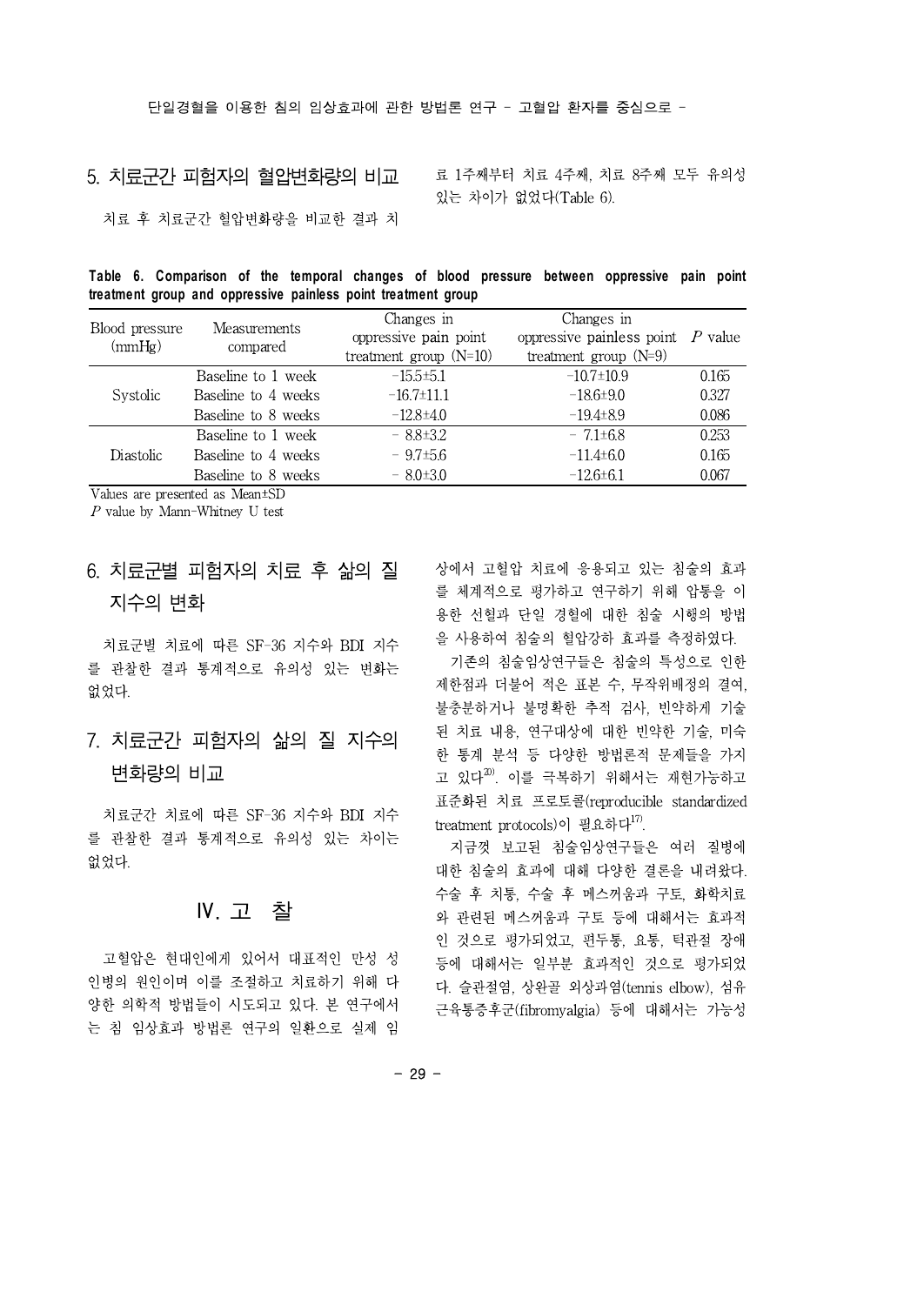이 있으나 더 높은 질적 연구가 필요한 것으로, 만 성통증, 경부통, 천식, 약물중독에는 결과가 해석하 기 어려운 것으로, 금연,이명, 체중감소에는 효과 가 없는 것으로 평가되었다. 그러나 이러한 임상연 구들은 방법론적인 한계로 인해 그 결과를 올바로 해석하기 어려운 문제가 있다. 더불어 기존의 일반 적인 연구방법인 플라시보 대조군을 이용한 침술 임상시험에 대해 많은 문제점들이 꾸준히 제기되 어 왔다 $^{21}$ .

그 동안 보고된 침술임상연구의 문제점들을 정 리하면 다음과 같다.

첫째, 침술은 진단과 시술에서 매우 다양하고 복 잡한 방법이 사용되고 침 시술자의 경력과 실력에 의해 좌우되는 폭이 크기 때문에 어느 한 가지 방 법만으로 침술 전체의 효과에 대한 검증을 할 수 없다. 예컨대 치료경혈의 개수와 위치, 자침법의 종류, 치료기간과 빈도 등의 다양성에 의해 제한을 받게 된다 $^{22}$ .

둘째, 대조군 설정의 어려움이다. 침치료군의 대 조군으로 거짓침이 사용되고 있는데 침습적 거짓 침을 사용하는 경우 경혈 특이성 즉, 대조군에 사 용된 자극부위가 해당 질환의 치료에 영향을 미치 지 않는다는 것을 증명해야 하는 문제가 있다<sup>23)</sup>. 이를 위해 Park's sham needle과 같은 비침습적 거 짓침이 개발되어 사용되어 왔다 $^{24}$ . 그러나 이 역시 시술 과정에서 배제하기 어려운 요소 - 의사와 환 자의 대화, 접촉 등이 일으키는 비특이적인 생리학 적 효과 등 - 을 고려해야 하는 단점이 있다<sup>25)</sup>. 이 와 더불어 침술과 외과수술(surgery)은 알약(placebo pill)과 같이 플라시보 대조군을 이용한 임상시험이 매우 어렵다는 의견이 있었으며21, 침술의 효과와 플라시보 효과를 구분해내려는 시도가 있었다<sup>26)</sup>. 플라시보 대조군으로서 피부에 어떤 작은 자극을 줄지라도 반응을 할 수 있으며 침술에 있어서는 자침뿐 아니라 그 외의 다양한 요소들(반복적인 휴식이나 의사의 돌봄)이 중요한 역할을 하기 때 문에 현재까지 완벽한 플라시보 대조군을 설정하 기는 어려운 실정이다 $^{27}$ .

셋째, 침술의 특성상 시술자 맹검이 불가능하기 때문에 시술자 편견을 배제하기 어려운 점이다. 이 를 위해 치료신뢰도(Acupuncture belief)와 위장평 가(Assessment of masking)에 대한 검사가 필요하 다 28). 또한, 시술자 맹검을 하기 위해서 진단의사와 치료의사를 분리하는 방법이 있다<sup>17)</sup>. 시술자 맹검 이 어려운 침술의 특성상 시술자 맹검 대신에 평 가자 맹검을 하는 방법도 있다 $^{16}$ .

고혈압에 대한 침술 임상연구에서도 이와 같은 문제가 발생되었는데, 이러한 침술 임상연구의 방 법론적 한계를 극복하고자 하는 최근의 시도들이 있었다6,7). 그러나 기존의 시험모델로 침술의 효과 를 플라시보 효과와 구분하여 밝혀내는 데에는 많 은 어려움이 있는데 이와 같은 문제를 해결하기 위해서는 매우 복잡한 시험모델이 필요하므로 한 계를 극복할 수 있는 질적인 연구를 위한 45가지의 요건들이 제시되기도 했다<sup>29,30)</sup>. 또한 침술의 이론적 인 기전에 대한 명확한 가설이 없이는 적합한 대 조군의 설정이 어렵다. 그러므로 침술의 효과를 플 라시보 대조군을 이용해 검증하는 것보다는 침 시 술과정의 다양한 요소들(진단과 자침 그리고 시술 외적인 요소 - 안정, 의사와의 관계, 환자의 기대감 등)을 이용하여 침술의 이론적 근거나 가설을 제 시하고 가장 효과적인 침 치료법을 찾아내는 것이 임상에 기여하는 발전적인 방법이 될 것이라는 의 견이 있다 $31$ .

침술은 새로운 치료법이 아니며 이미 수천 년 동안 검증되고 사용되어온 전통적인 치료법이다. 인체는 놀랍게도 자신의 이상상태를 체표로 나타 내는 기전을 갖고 있다. 한의학 이론에 따르면 그 이상상태는 외적, 내적 요인으로 인한 인체의 불균 형이다. 침술은 바로 그 인체 스스로가 외부에 표 현하는 이상발현을 감지하고 직관적으로 자극하여 치료하는 방법에서 시작되었다. 한의학에서 경락은 기혈순환(氣血循環)의 통로이며 안으로는 오장육 부(五臟六腑), 밖으로는 사지백해(四肢百骸)를 골

- 30 -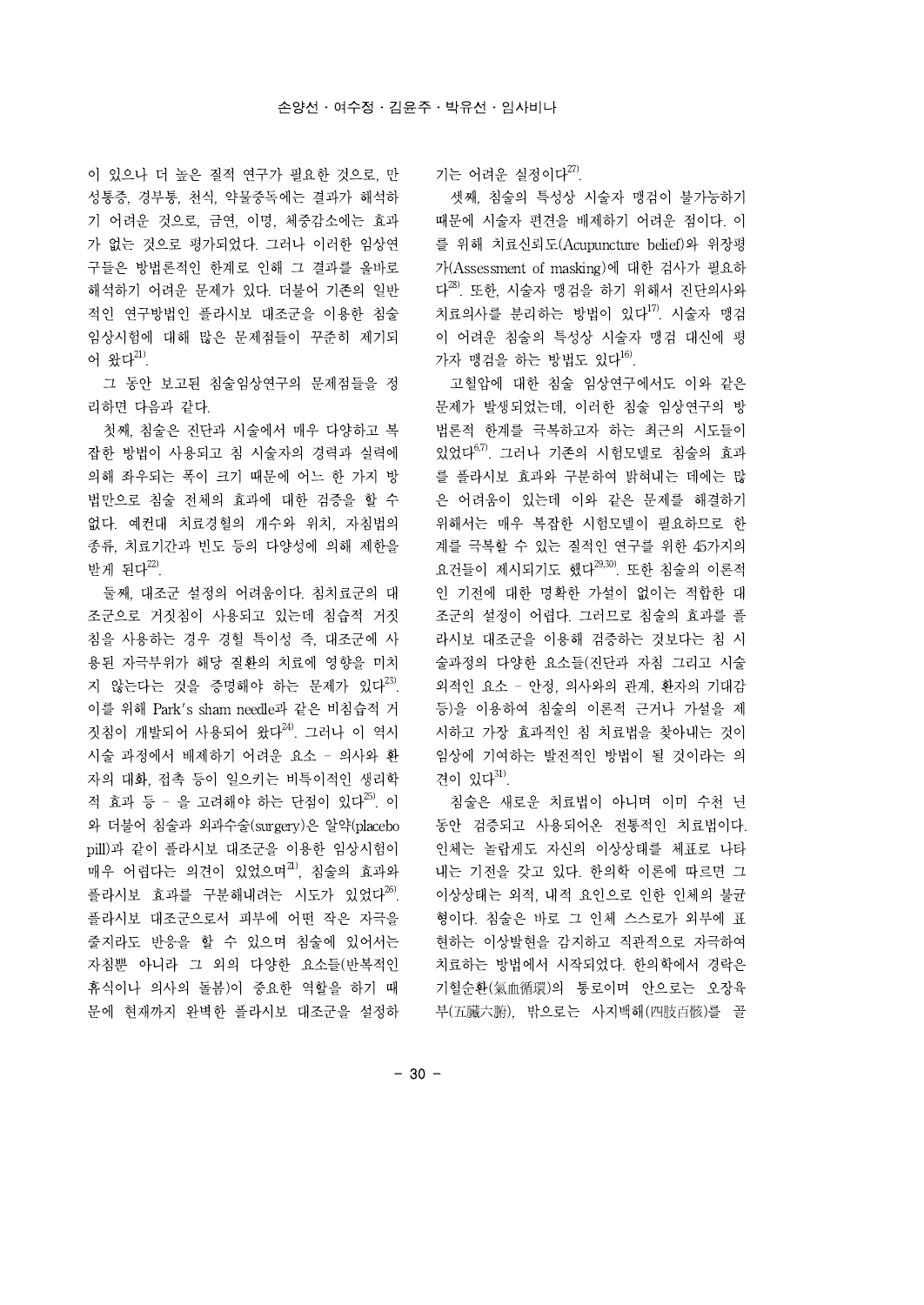고루 기혈(氣血)로써 유양관개(濡養灌漑)하여 내 외(內外)를 소통(疏通)하고, 표리(表裏)의 작용에 관계하여 기체(機體)로 하여금 유기적 연관의 총 체활동(總體活動)을 하도록 진행시키는 계통이다. 경락은 운수작용(運輸作用), 반응작용(反應作用), 전도작용(傳導作用)을 하여 인체의 생리적인 면, 병리적인 면, 진단적인 면 그리고 치료적인 면에서 기능을 하고 있다 $5$ .

경혈은 이러한 경락노선상에 있어 장부와 연계 를 맺고 있는 체표상의 일정한 부위를 지칭하며 황제내경 [靈樞·經筋篇]에 "아픈 곳을 치료점으로 한다(以痛爲輸)"라고 하는 것과 같이 "아시혈(阿是 穴)" 또는 "천응혈(天應穴)"이라고 불리는 데서 유 래한다. 요약하자면 경락은 인체 기혈순환의 통로 이며 경혈은 그 기혈순환의 중요기점으로서 인체 내부의 병리현상을 외부로 나타내는 반응점이 되 기도 한다. 뿐만 아니라 반응이 나타난 해당 경혈 을 적절하게 자극함으로써 체내의 기혈순환을 돕 고 질환의 치료에 기여하는 치료점으로 쓰이기도 한다. 예컨대 두통이나 소화장애가 있을 때 合谷穴 을 눌러보면 득기감과 비슷한 압통이 느껴지는데 이 때 合谷穴을 적절하게 자극하면 두통이나 소화 장애가 개선되는 것을 쉽게 발견할 수 있다. 이러 한 과정은 경락체계의 발견에 있어 원시적이고 태 동적인 방법으로서 "아시혈"로부터 시작하여 여러 임상경험을 통해 체계화되고 이론화되어 현재의 경락체계와 다양한 침법을 이루는 뿌리가 되었다. 오랜 세월에 거쳐 체계화되고 복잡해진 경락체계 와 다양한 침술의 방법들도 그 근본은 바로 "아시 혈"에 의한 진단과 치료에 있다.경혈진단이란 경 혈의 진단 및 치료적인 면에서의 기능을 활용하여 체내의 이상상태를 발견하고 치료하는데 이용되는 한의학적인 진단법 중 하나이다<sup>5)</sup>. 이러한 기본적인 침술의 원리를 입증하고 압통을 이용한 경혈진단 을 통해 객관적인 진단법 및 치료법의 발전에 응 용하고자 하는 것이 이 연구의 목적이었다.

본 연구에서는 선혈의 표준화를 위한 노력의 일

환으로 피험자의 압통을 이용하여 선혈의 기준을 마련해보고자 시도하였다. 압통을 측정하기 위해 visual analogue scale을 이용하여 진단에 사용된 경혈에 일정한 압력을 가할 때 피험자가 느끼는 압통의 강도를 측정하였고 압통점치료군과 비압통 점치료군으로 나누어 동일한 치료를 8주간 시행하 였다. 그 결과 두 치료군 모두에서 유의성있는 혈 압강하 효과를 관찰할 수 있었고 두 치료군 사이 에서 유의성있는 차이는 발견하지 못했다. 이는 단 일경혈침술의 혈압강하 효과와 더불어 압통이 고 혈압 치료에 있어서 유의성있는 선혈의 기준이 되 지 않는다는 것을 보여주는 결과이다.

본 연구에서 진단과 선혈의 객관화를 위한 지표 로서 평가했던 압통은 침 시술에 있어서 중요한 역할을 하는 득기감과는 다른 느낌으로서 침 치료 이전에 피험자의 경혈 부위에 일정한 압력을 가하 였을 때 피험자가 느끼는 통증에 불과하다. 득기감 은 일반적인 침 시술과정에서 환자와 시술자가 느 끼는 감각으로 침술의 작용과정에서 발생하는 현 상이다33,34). 득기감은 일반적인 통증과는 다른 독특 한 감각으로 구성되어 있으며 인체의 병리기전이 체표의 특정한 부위(경혈)에 나타남으로써 질병의 진단과 치료에 공통적으로 관여하는 느낌이다. 득 기감은 침술의 치료효과에 중요하게 관여하는 것 으로 생각되고 있으며 이를 평가하기 위한 지표로 사용되어 왔다. 또한, 득기감이 치료효과에 관여하 는 기전을 밝히려는 여러 실험적인 가설들이 보고 되어 왔고, 득기감에 대한 객관적인 기준과 지표를 마련하기 위한 여러 시도들이 있었다33,34). 본 연구 의 결과는 침 치료에 있어서 시술 적정성에 대한 감시도구로서의 득기감의 유용성과는 관련이 없으 며 내과적인 질환에 있어서 압통과 득기감의 연관 성에 대한 추가적인 연구가 기대된다.

고혈압은 자율신경계의 지속적인 불균형과 관련 이 있으며, 고혈압에 대한 침술의 치료기전이 자율 신경계의 조절과 연관이 있는 것으로 밝혀지고 있 다 35). 고혈압은 생체징후 중 하나로서 인체 기능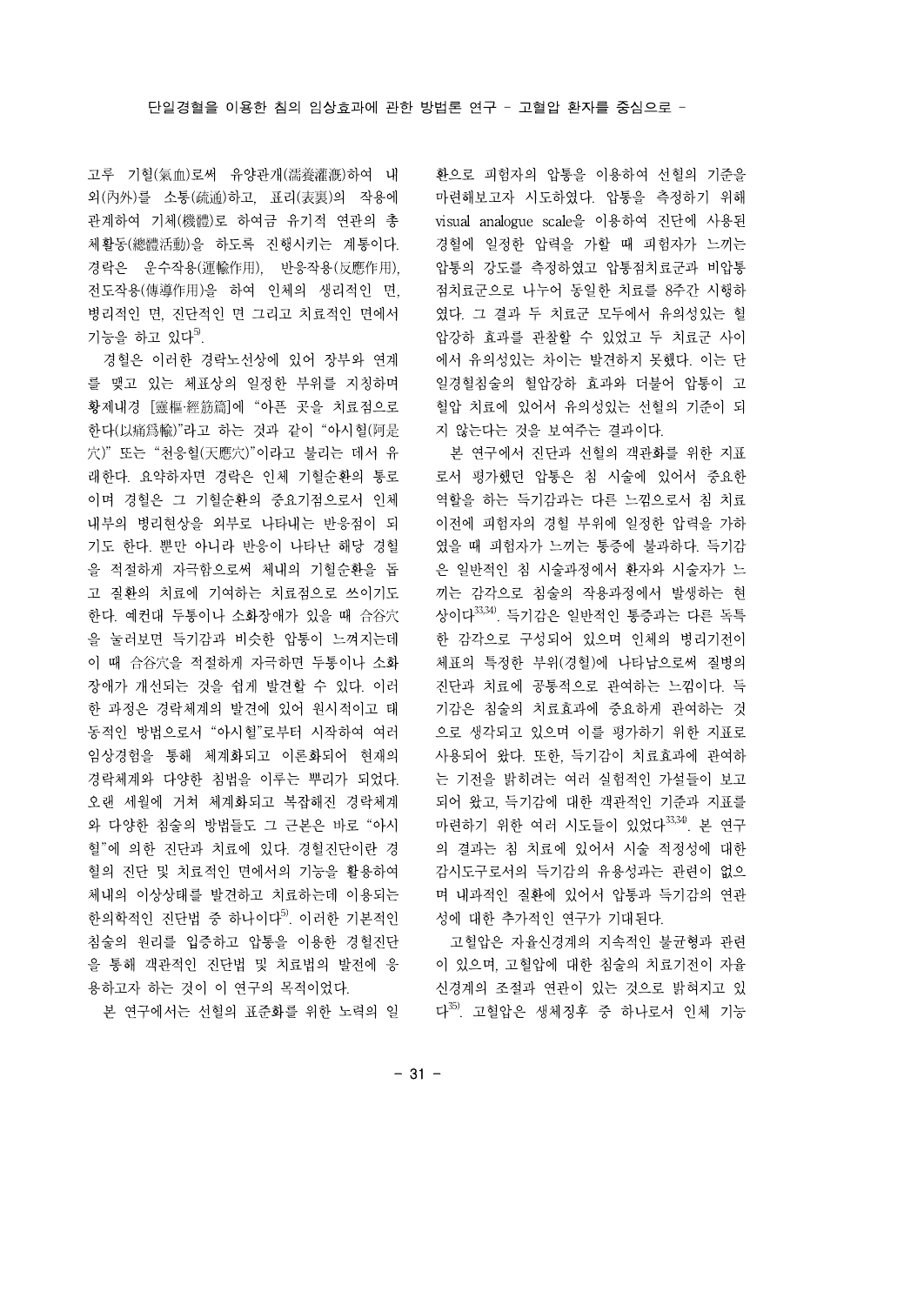불균형의 객관적인 지표가 될 뿐 아니라 침 치료 효과의 지표가 될 수 있다. 고혈압의 조절과 치료 는 침술이 체표면에 나타난 인체 내부의 불균형을 찾아내고 자극함으로써 균형과 조화를 이루는 기 전에 대한 객관적인 증거가 되기에 적합한 질병 모델이라고 생각된다 $36$ .

고혈압의 한의학적 변증은 간풍내동형(肝風內動 形), 간양상항형(肝陽上亢形), 담습어혈혈(痰濕瘀血 形), 기혈허약형(氣血虛弱形), 간양음허형(肝陽陰虛 形) 등이 있으며, 증상은 두통, 불면, 신경과민, 변 비, 현훈, 천식, 하지무력, 시력장애, 이명, 건망, 피 로 등이 나타난다<sup>37)</sup>. 그동안 국내에서도 이러한 한 복수 경혈을 의학적 변증을 바탕으로 약물요법, 침구요법, 약침 요법, 부항요법, 자락요법 등의 다양한 한의학적 치료기술을 이용하여 혈압 강하를 통해 고혈압으 로 인한 제반 증상들을 치료하고 예방하려는 노력 과 연구들이 진행되어 왔다 $^{38}$ . 본 연구에서는 이러 한 한의학적 변증을 바탕으로 혈압 강하에 효과가 있는 것으로 알려져 있는 경혈들 가운데 국내외적 으로 고혈압 침술임상연구에 높은 빈도로 사용되 어져 온 6개의 경혈들을 선별하여 진단과 치료에 사용하였다5,17).

또한 고혈압 환자에서 삶의 질은 매우 중요한 임상지표가 될 수 있다. 이를 평가하기 위해 SF-36 과 BDI를 사용하였다. SF-36은 오랜 동안 임상시 험에서 사용된 유용한 평가도구로서 고혈압 환자 에서 정상인보다 낮은 점수를 나타낸다고 보고되 었고 또한, 적절한 약물치료를 통해 혈압이 조절되 는 환자에서 점수가 향상되는 것으로 보고되었다 39). BDI는 고혈압 환자의 삶의 질(우울증)의 평가 에 이용되어온 지표인데 기공치료가 고혈압환자의 혈압강하와 삶의 질의 향상(BDI)에 기여한다는 보고가 있다40). 본 연구 결과 치료 전후 삶의 질 지수에 있어서는 유의성 있는 변화를 발견하지 못 했으며 짧은 치료기간과 부족한 표본 수에 기인된 것으로 생각된다.

침술은 임상에서 비교적 적은 부작용을 가지고

있는 것으로 보고되고 있는 바 21), 본 연구에서도 치료도중 발생하는 부작용에 대해 관찰한 결과 압 통점치료군과 비압통점치료군에서 각각 1명씩 근 육통과 피로감을 1회 경험한 것 외에 특별한 부작 용은 관찰되지 않았으며 이는 앞으로의 침술 연구 의 큰 장점이 되리라 생각된다.

최근까지 진행되었던 단일 경혈을 이용한 침술 의 효과에 대한 임상연구들은 어깨통증, 편도선염, 이하선염, 일차성 월경통 등을 대상으로 단일경혈 침술(single-point acupuncture, SPA)의 효과를 임 상시험을 통해 평가한 것이었다. 그 결과 기존의 복수 경혈을 이용한 침술에 비해 효과적이고 안전 하고 단순하며 경제적인 치료법으로서의 가능성을 검증하였다11,12). 본 연구에서도 단일경혈침술에 의 한 혈압강하 효과가 기존의 고혈압 임상시험의 결 과와 비교하여 효과와 경제성 측면에서 우위에 있 는 가능성을 관찰할 수 있었다. 다만 단일경혈침술 과 복수의 경혈을 이용하는 일반적인 침술 사이의 기전에 대한 연구는 아직 밝혀지지 않았다.

추가적인 분석 결과, 연구대상자의 일반적 특성 - 성별, 연령, 체중, 체질량지수, 허리둘레, 사상체 질 - 은 압통점치료군과 비압통점치료군 모두에서 단일경혈침술의 혈압강하 효과에 영향을 미치지 않은 것으로 나타났다. 다만 각 군을 비교하여 평 가하기에는 표본수가 적어 일반화하기에는 무리가 있을 것으로 생각된다. 추후 많은 표본수를 바탕으 로 연구대상자의 일반적 특성들이 침 치료에 미치 는 영향에 대한 연구를 지속해야 할 것으로 생각 된다.

본 연구의 제한점을 살펴보면 먼저 경혈진단을 위해 진단경혈에 일정한 압력을 가하여 압통을 측 정하는 데 있어서 시술자에 의해 가해지는 압력의 강도와 환자가 느끼는 압통의 강도가 주관적이라 는 사실이다. 본 연구에서는 주관성을 최대한 배제 하기 위해 인지감각 설문을 통해 두 치료군의 피 험자 간의 인지감각의 정도를 비교하여 통계적으 로 차이가 없는 것을 확인하였으며, Push-pull gauge

- 32 -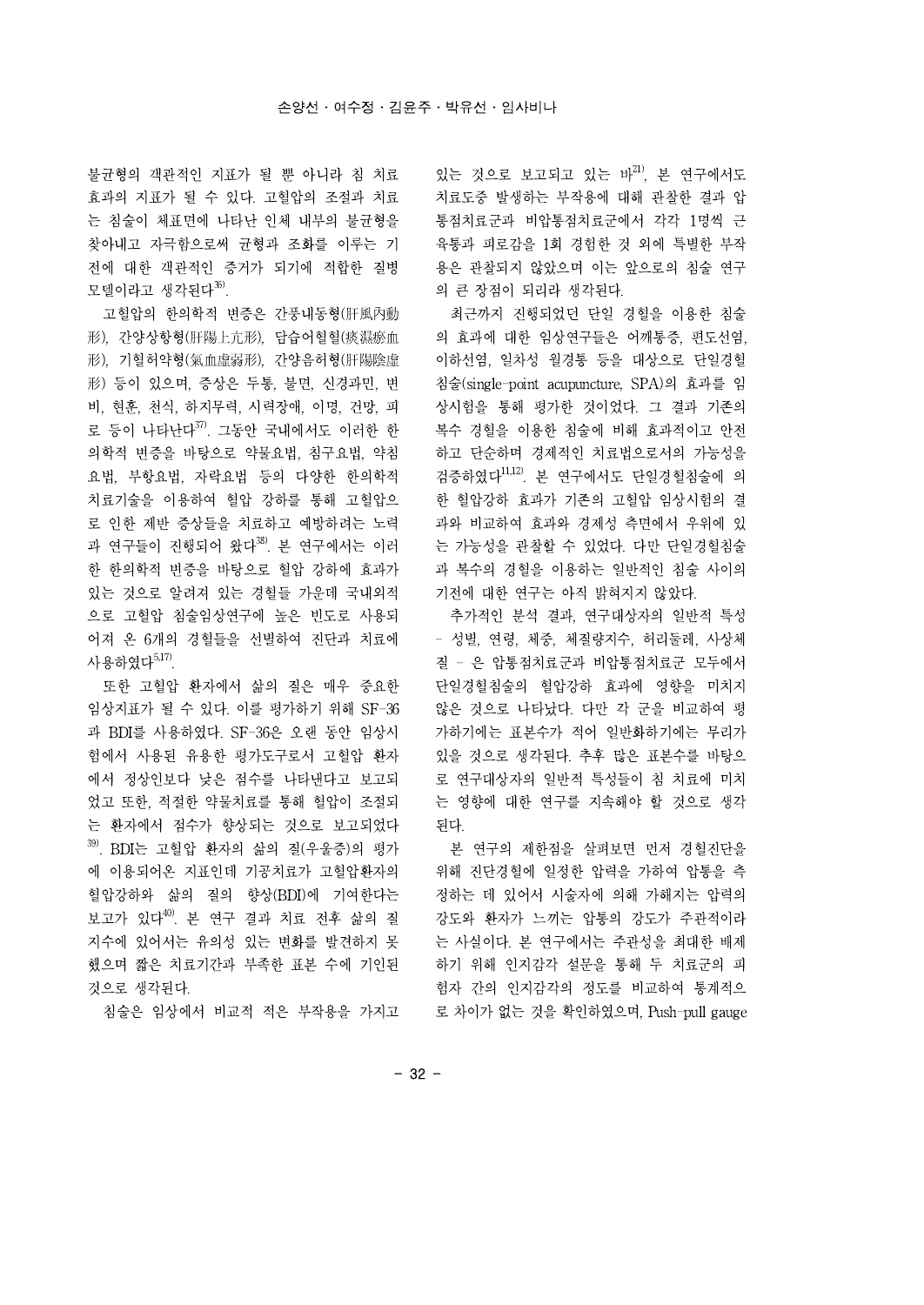를 이용하여 일정한 면적에 일정한 시간동안 일정 한 압력을 가하였다. 차후 이 과정을 좀 더 표준화 하기 위한 노력이 요구된다.

또한 본 연구의 피험자들이 대부분 혈압약을 복 용하고 있는 대상자들이었다는 점 역시, 혈압약 복 용 여부와 관련된 독립적인 침 치료의 효과를 평 가하기에는 부족한 면이 있다. 연구기간 동안 혈압 약을 기존대로 지속하여 복용하도록 하였으나 그 여부를 객관적으로 점검하기 어렵고 대상자 본인 의 진술에 전적으로 의존되는 면이 있다. 혈압약의 복용으로 인한 변수를 통제하기 위해 침 시술과 더불어 위약을 동시에 처방할 수 있는 체계가 마 련된다면 혈압약 복용과 침 시술의 연관성을 연구 하는데 좀 더 높은 객관성을 보장할 수 있으리라 생각된다. 더불어 피험자들의 적은 표본수 그리고 8주에 걸친 치료종료 후 추가적인 follow-up을 통 해 혈압 조절 여부를 측정하지 못한 점 또한 추후 좀 더 충분한 준비와 연구계획을 통해 미비한 사 항들을 보완하여 연구한다면 보다 신뢰성 있는 연 구결과를 도출해낼 수 있을 것으로 생각된다.

본 연구 결과, 혈압강하에 효과가 있는 것으로 알려져 있는 경혈들 중에서 단일 경혈에 지속적인 침술을 시행하였을 때 유의성 있는 혈압강하 효과 를 관찰할 수 있었다. 다만 경혈에 일정한 압력을 가했을 때 압통이 강한 경혈에 침술을 시행한 치 료군과 압통이 약한 경혈에 침술을 시행한 치료군 사이에서 유의성 있는 차이를 발견하지 못하였으 며 추후 복수의 경혈들의 조합을 이용한 침법과 단일 경혈을 이용한 침법의 효과성에 대한 비교연 구와 압통을 이용한 진단의 유용성에 대한 보다 발전적인 연구들이 필요하리라 생각된다.

### V. 결 론

본 연구는 단일경혈침술의 혈압강하 효과를 평 가하기 위해 2007년 4월 광고를 통해 모집된 연구 지원자 중에서 연구선정기준에 적합하고 연구에

동의한 사람 27명을 대상으로 하여 무작위 배정 임 상 연구로 수행되었으며, 고혈압 치료에 자주 사용 되는 6개의 경혈에 일정한 압력을 가하여 압통이 가장 많이 느껴지는 경혈에 치료한 압통점치료군 과 압통이 가장 적게 느껴지는 경혈에 치료한 비 압통점치료군으로 나누어 주 2회 8주간 시술하고 혈압을 측정하였다.

- 1. 단일경혈침술을 이용한 압통점치료군과 비압통 점치료군 모두에서 수축기혈압과 확장기혈압이 치료 전과 비교하여 통계적으로 유의성 있게 감 소하였다.
- 2. 수축기혈압과 확장기혈압의 변화량에 있어서 단 일경혈침술을 이용한 압통점치료군과 비압통점 치료군 두 치료군 사이에 통계적으로 유의성 있 는 차이가 없었다.
- 3. 삶의 질을 평가하기 위한 SF-36과 BDI 지수에 서는 단일경혈침술을 이용한 압통점치료군과 비 압통점치료군 모두에서 치료 전과 비교하여 통 계적으로 유의성 있는 변화가 없었다. 또한 단 일경혈침술을 이용한 압통점치료군과 비압통점 치료군 두 치료군 사이에 있어서도 SF-36과 BDI 지수에 통계적으로 유의성 있는 차이가 없 었다.

결론적으로 고혈압에 효과가 있는 것으로 알려 진 6개의 경혈들(곡지, 삼음교, 족삼리, 태충, 풍지, 합곡)에 행해진 단일경혈침술은 고혈압 및 고혈압 전단계에 있는 피험자들의 수축기 및 확장기 혈압 의 강하에 효과적이며, 혈압강하에 더 효과적인 선 혈의 기준으로 환자의 압통감을 의존하는 것은 타 당성이 없는 것으로 나타났다. 향후 단일경혈침술 을 보다 다양한 분야에 임상적으로 응용하기 위한 발전적인 연구와 더불어 효과적이고 객관적인 선 혈을 위한 연구가 필요할 것으로 생각된다.

- 33 -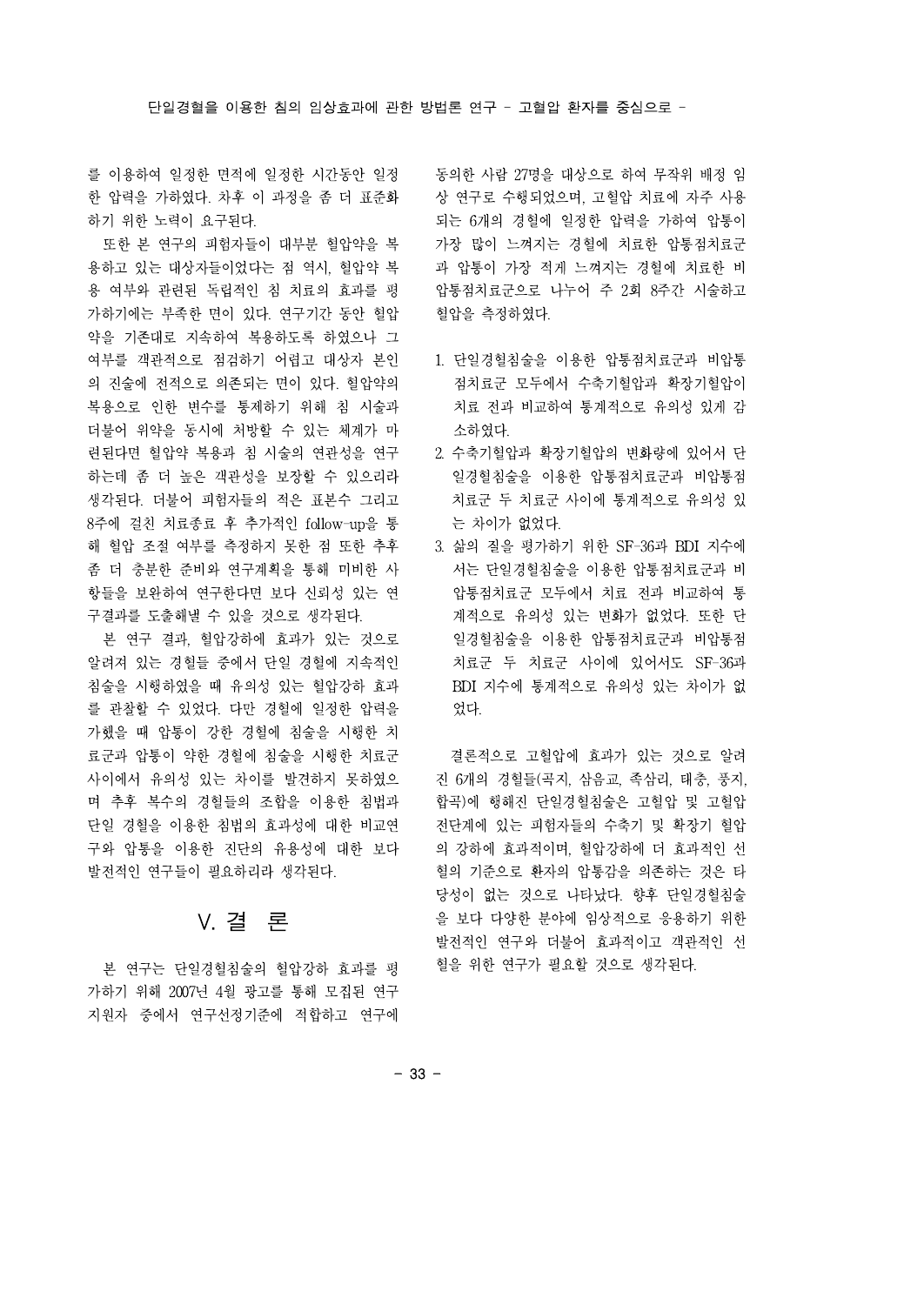# 감사의 글

이 논문은 2009년도 정부(교육과학기술부)의 재 원으로 한국연구재단의 대학중점연구소 지원사업 으로 수행된 연구임(005-2005-1-J00702)

### 참고문헌

- 1. Chobanian AV, Bakris GL, Black HR. Seventh report of the Joint National Committee on Prevention, Detection, Evaluation and Treatment of High Blood Pressure. Hypertension. 2003 ; 42 : 1206-52.
- 2. Whelton PK, He J, Appel LJ. Primary prevention of hypertension: Clinical and public health advisory from The National High Blood Pressure Education Program. JAMA. 2002 ; 288 : 1882-8.
- 3. Neal B, MacMahon S, Chapman N. Effects of ACE inhibitors, calcium antagonists and other blood -pressure-lowering drugs: results of prospectively designed overviews of randomized trials. Lancet. 2000 ; 356 : 1955-64.
- 4. Gregoire JP, Moisan J, Guibert R. Tolerability of antihypertensive drugs in a community based setting. Clin Ther. 2001 ; 23(5) : 715-26.
- 5. National Colleges of Oriental Medicine. Department of acupuncture and acupoint and meridian. Science of Acupuncture. Seoul : Jipmoondang. 1994 : 175-1289.
- 6. Macklin EA, Wayne PM, Kalish LA. Stop Hypertension with the Acupuncture Research Program (SHARP): results of a randomized, controlled clinical trial. Hypertension. 2006 ;  $48(5) : 838-45.$
- 7. Yin C, Seo B, Park HJ. Acupuncture, a promising adjunctive therapy for essential hypertension: a double-blind, randomized, controlled trial. Neurol

Res. 2007 ; 29 : 98-103.

- 8. Flachskampf F, Gallasch J, Gefeller O. Randomized trial of acupuncture to lower blood pressure. Circulation. 2007 ; 115 : 3121-9.
- 9. Lee H, Kim SY, Park J. Acupuncture for lowering blood pressure: systematic review and metaanalysis. Am J Hypertension. 2009 ; 22(1) : 122-8.
- 10. Kim L, Zhu J. Acupuncture for essential hypertension. Altern Ther Health Med. 2010 ; 16(2) : 18-29.
- 11. Vas J, Ortega C, Olmo V. Single-point acupuncture and physiotherapy for the treatment of painful shoulder: a multicentre randomized controlled trial. Rheumatology.  $2008$ ;  $47(6)$ : 887-93.
- 12. Fleckenstein J, Lill C, Lüdtke R. A single point acupuncture treatment at large intestine meridian: a randomized controlled trial in acute tonsillitis and pharyngitis. Clin J Pain. 2009 ; 25 : 624-31.
- 13. Liu CZ, Xie JP, Wang LP. Immediate analgesia effect of single point acupuncture in primary dysmenorrhea: a randomized controlled trial. Pain Med. 2011 ; 12 : 300-7.
- 14. Chobanian AV, Bakris GL, Black HR. The seventh report of the Joint National Committee on Prevention, Detection, Evaluation, and Treatment of High Blood Pressure: the JNC 7 Report. JAMA. 2003 ; 289 : 2560-72.
- 15. JNC 6. National High Blood Pressure Education Program. The sixth report of the Joint National Committee on Prevention, Detection, Evaluation, and Treatment of High Blood Pressure. Arch Intern Med. 1997 ; 157 : 2413-46.
- 16. Inoue M, Kitakoji H, Ishizaki Nl. Relief of low back pain immediately after acupuncture treatment - a randomised, placebo controlled trial. Acupunct Med. 2006 ; 24(3) : 103-8.

- 34 -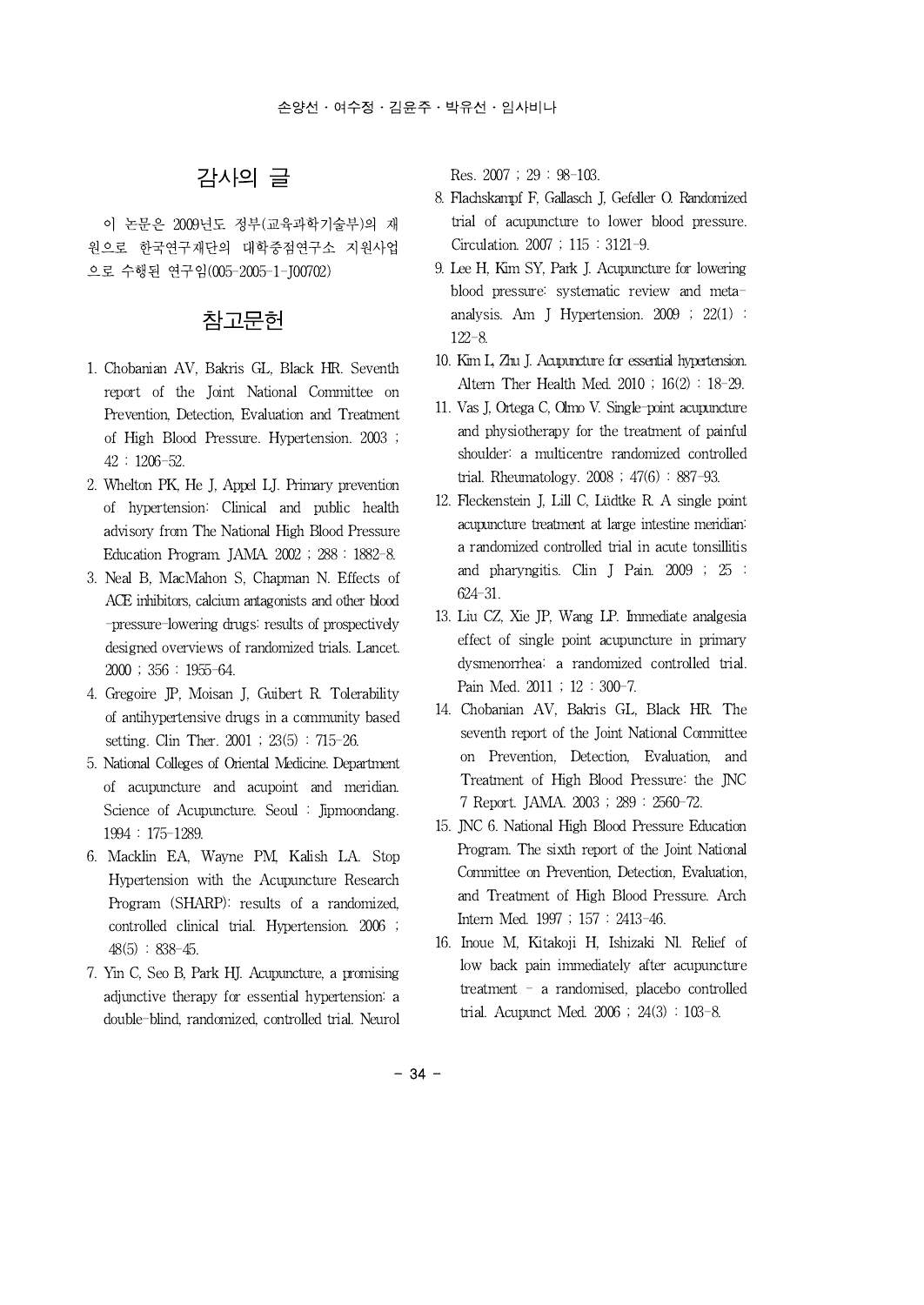- 17. Kalish LA, Buczynski B, Connell P. Stop Hypertension with the Acupuncture Research Program (SHARP): clinical trial design and screening results. Control Clin Trials. 2004 ;  $25(1)$ : 76-103.
- 18. Chae H, Lyoo IK, Lee SJ. An alternative way to individualized medicine: psychological and physical traits of Sasang typology. J Altern Complement Med.  $2003$ ;  $9(4)$ :  $519-28$ .
- 19. Schneider A, Lowe B, Streitberger K.Perception of bodily sensation as a predictor of treatment response to acupuncture for postoperative nausea and vomiting prophylaxis. J Altern Complement Med.  $2005$ ;  $11(1)$ :  $119-25$ .
- 20. Hammerschlag R. Methodological and ethical issues in clinical trials of acupuncture. J Altern Complement Med. 1998 ; 4 : 159-71.
- 21. Birch S. A review and analysis of placebo treatments, placebo effects and placebo controls in trials of medical procedures when sham is no inert. J Altern Complement Med. 2006 ; 12(3) : 303-10.
- 22. Kaptchuk TJ. Acupuncture: theory, efficacy and practice. Ann Intern Med. 2002 ; 136 : 374-83.
- 23. Birch S. Controlling for non-specific effects of acupuncture in clinical trials. Clin Acup Orien Med. 2003 ; 4 : 59-70.
- 24. Park J, White A, Lee H. Development of a new sham needle. Acupunct Med. 1999 ; 17 : 110-2.
- 25. Paterson C, Dieppe P. Characteristic and incidental (placebo) effects in complex interventions such as acupuncture. BMJ. 2005 ; 330 : 1202-5.
- 26. Dhond RP, Kettner N, Napadow V. Do the neural correlates of acupuncture and placebo effects differ? Pain. 2007 ; 128 : 8-12.
- 27. Linde M, Fjell A, Carlsson J. Role of the needling per se in acupuncture as prophylaxis for menstrually related migraine: a randomized controlled trial.BMJ. 2005 ; 331 : 376-82.
- 28. Vincent C, Lewith G. Placebo controls for acupuncture studies. J Roy Soc Med 1995 ; 88 : 199-202.
- 29. Campbell A. Point specificity of acupuncture in the light of recent clinical and imaging studies. Acupunct in Med. 2006 ; 24(3) : 118-22.
- 30. Birch S. Clinical research on acupuncture: Part 2. Controlled clinical trials, an overview of their methods. J Altern Complement Med.  $2004$ ;  $10(3)$ :  $481-98$ .
- 31. Moffet HH, How might acupuncture work? A systematic review of physiologic rationales from clinical trials. BMC Complementary and Alternative Medicine. 2006 ; 6 : 25.
- 32. Lee H, Kim Y, Kim Y. Science of Clinical Meridian Acupoint. Bubyin. Seoul. 2000 : 55-114.
- 33. Park H, Park J, Lee H. Does Deqi (Needle Sensation) Exist? Am J Chin Med. 2002 ;  $30(1) : 45-50.$
- 34. Park J, Park H, Lee H. Deqi sensation between the acupuncture-experienced and the naive: a Korean study II. Am J Chin Med. 2005 ; 33(2) : 329-37.
- 35. Li P. Neural mechanisms of the effect of acupuncture on cardiovascular disease. Int Congr Ser. 2002 ; 1238 : 71-7.
- 36. Carpenter RJ, Dillard J, Zion AS. The acute effects of acupuncture upon autonomic balance in healthy subjects. Am J Chin Med. 2010 ; 38 : 839-47.
- 37. Chae. Clinical Oriental Medicine. Seoul : Daeseong.

- 35 -